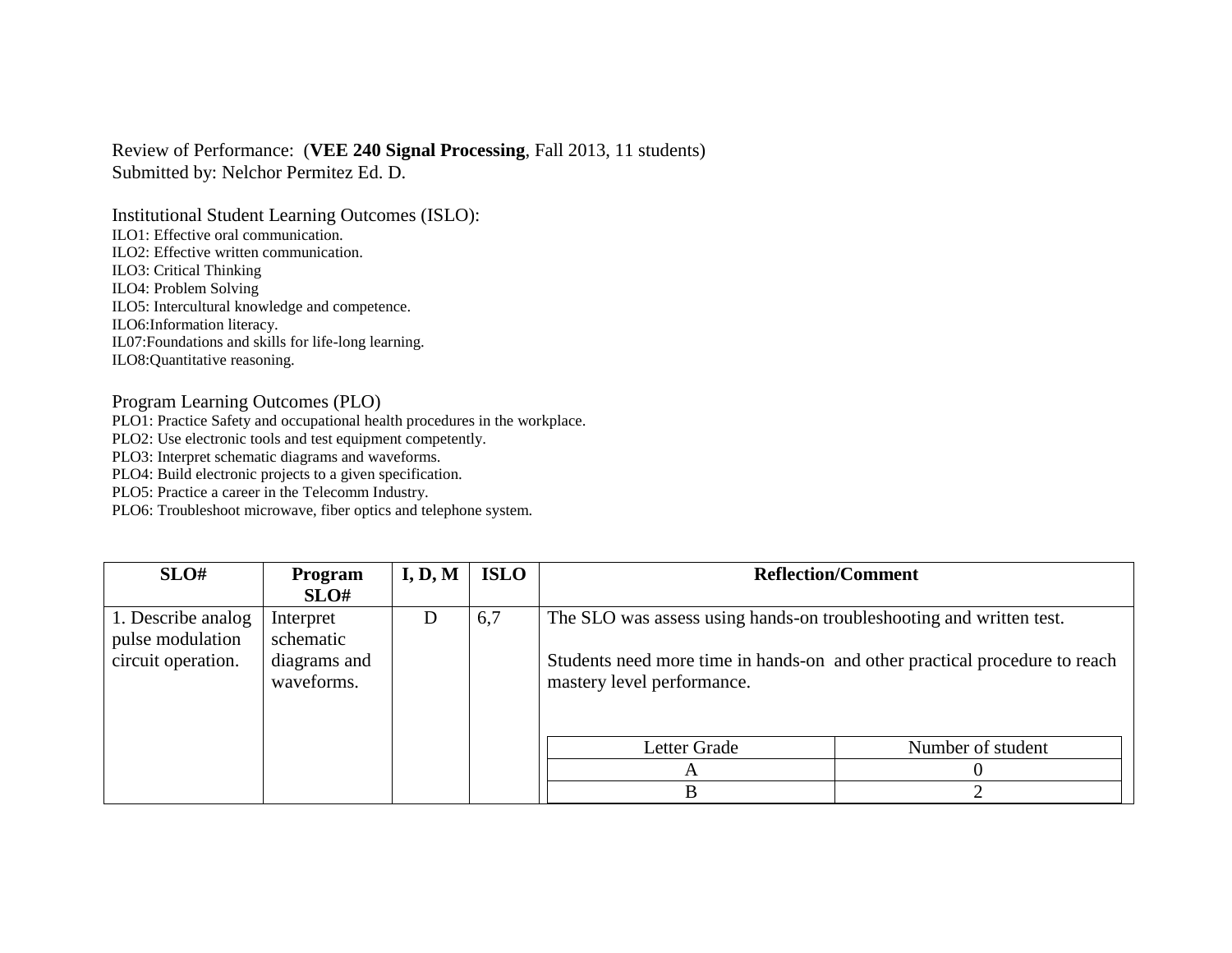|                                                                  |           |                                                                                                                                                                                        | $\mathcal{C}$                                                                                                                                                                                                                    | 7                 |  |
|------------------------------------------------------------------|-----------|----------------------------------------------------------------------------------------------------------------------------------------------------------------------------------------|----------------------------------------------------------------------------------------------------------------------------------------------------------------------------------------------------------------------------------|-------------------|--|
|                                                                  |           |                                                                                                                                                                                        | D                                                                                                                                                                                                                                | $\overline{2}$    |  |
| Interpret<br>schematic<br>diagrams and<br>waveforms.             | D         | 6,7<br>The SLO was assess using hands-on troubleshooting and written test.<br>Students need more time in hands-on and other practical procedure to reach<br>mastery level performance. |                                                                                                                                                                                                                                  |                   |  |
|                                                                  |           |                                                                                                                                                                                        | Letter Grade                                                                                                                                                                                                                     | Number of student |  |
|                                                                  |           |                                                                                                                                                                                        | A                                                                                                                                                                                                                                | $\overline{0}$    |  |
|                                                                  |           |                                                                                                                                                                                        | $\bf{B}$                                                                                                                                                                                                                         | $\overline{2}$    |  |
|                                                                  |           |                                                                                                                                                                                        | $\overline{C}$                                                                                                                                                                                                                   | 9                 |  |
| schematic<br>circuit, operation ar<br>diagrams and<br>waveforms. |           |                                                                                                                                                                                        | The SLO was assess using hands-on troubleshooting and written test.<br>Students need more time in hands-on and other practical procedure to reach<br>mastery level performance.                                                  |                   |  |
|                                                                  |           |                                                                                                                                                                                        | Letter Grade                                                                                                                                                                                                                     | Number of student |  |
|                                                                  |           |                                                                                                                                                                                        | A                                                                                                                                                                                                                                | 0                 |  |
|                                                                  |           |                                                                                                                                                                                        | $\bf{B}$                                                                                                                                                                                                                         | $\overline{2}$    |  |
|                                                                  |           |                                                                                                                                                                                        | $\overline{C}$                                                                                                                                                                                                                   | 9                 |  |
| Interpret<br>schematic<br>diagrams and<br>waveforms.             | M         | 6,7                                                                                                                                                                                    | The SLO was assess using hands-on troubleshooting and written test.<br>Students need more time in hands-on and other practical procedure to reach<br>mastery level performance.<br><b>Letter Grade</b><br>Number of student<br>3 |                   |  |
|                                                                  | Interpret | M                                                                                                                                                                                      | 6,7                                                                                                                                                                                                                              | A                 |  |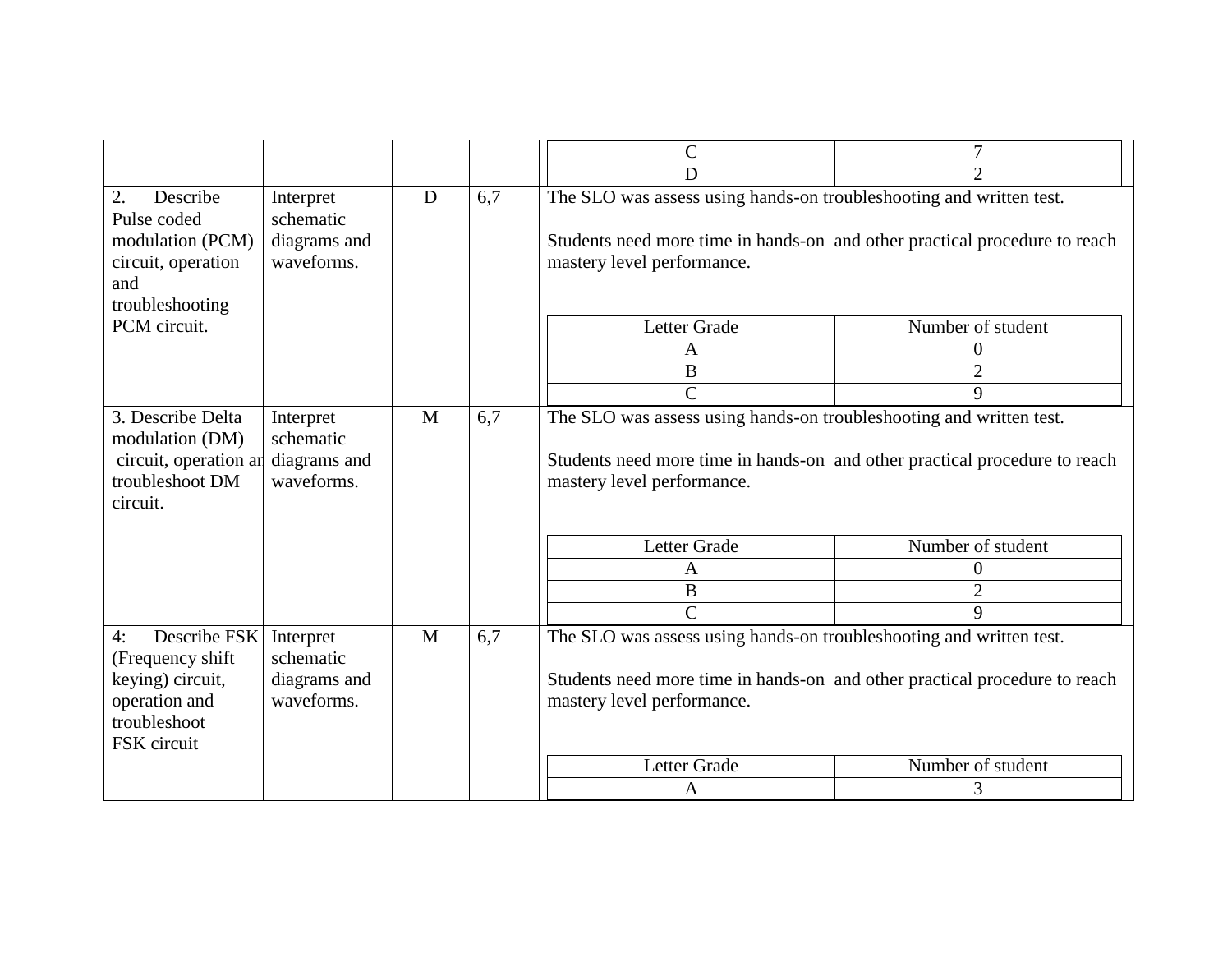|                                               |                            |   |     | B                                                                                                        |                   |  |
|-----------------------------------------------|----------------------------|---|-----|----------------------------------------------------------------------------------------------------------|-------------------|--|
|                                               |                            |   |     | $\overline{C}$                                                                                           |                   |  |
| 5. Describe Phase<br>shift Keying (PSK)       | Interpret<br>schematic     | M | 6,7 | The SLO was assess using hands-on troubleshooting and written test.                                      |                   |  |
| circuit, operation<br>and<br>troubleshoot PSK | diagrams and<br>waveforms. |   |     | Students need more time in hands-on and other practical procedure to reach<br>mastery level performance. |                   |  |
| circuit.                                      |                            |   |     |                                                                                                          |                   |  |
|                                               |                            |   |     | Letter Grade                                                                                             | Number of student |  |
|                                               |                            |   |     | A                                                                                                        |                   |  |
|                                               |                            |   |     | $\bf{B}$                                                                                                 |                   |  |
|                                               |                            |   |     | $\mathcal{C}$                                                                                            |                   |  |
| Describe<br>6.<br>and<br>analyze Time and     | Interpret<br>schematic     | M | 6,7 | The SLO was assess using hands-on troubleshooting and written test.                                      |                   |  |
| Frequency division<br>multiplexing            | diagrams and<br>waveforms. |   |     | Students need more time in hands-on and other practical procedure to reach<br>mastery level performance. |                   |  |
| circuit<br>operation                          |                            |   |     |                                                                                                          |                   |  |
| and                                           |                            |   |     |                                                                                                          |                   |  |
| troubleshooting.                              |                            |   |     | Letter Grade                                                                                             | Number of student |  |
|                                               |                            |   |     | A                                                                                                        |                   |  |
|                                               |                            |   |     | B                                                                                                        |                   |  |
|                                               |                            |   |     | $\mathcal{C}$                                                                                            |                   |  |

**Additional observations:** Need to purchase additional set of NIDA cards to accommodate growing number of students enrolled in the course.

Special comments: Out of 11 students, 1 student got A, 6 students got B and 4 students got C.

**Recommendations:** Need to increase the practice time of students for hands-on activity and buy additional NIDA cards for Signal Processing.